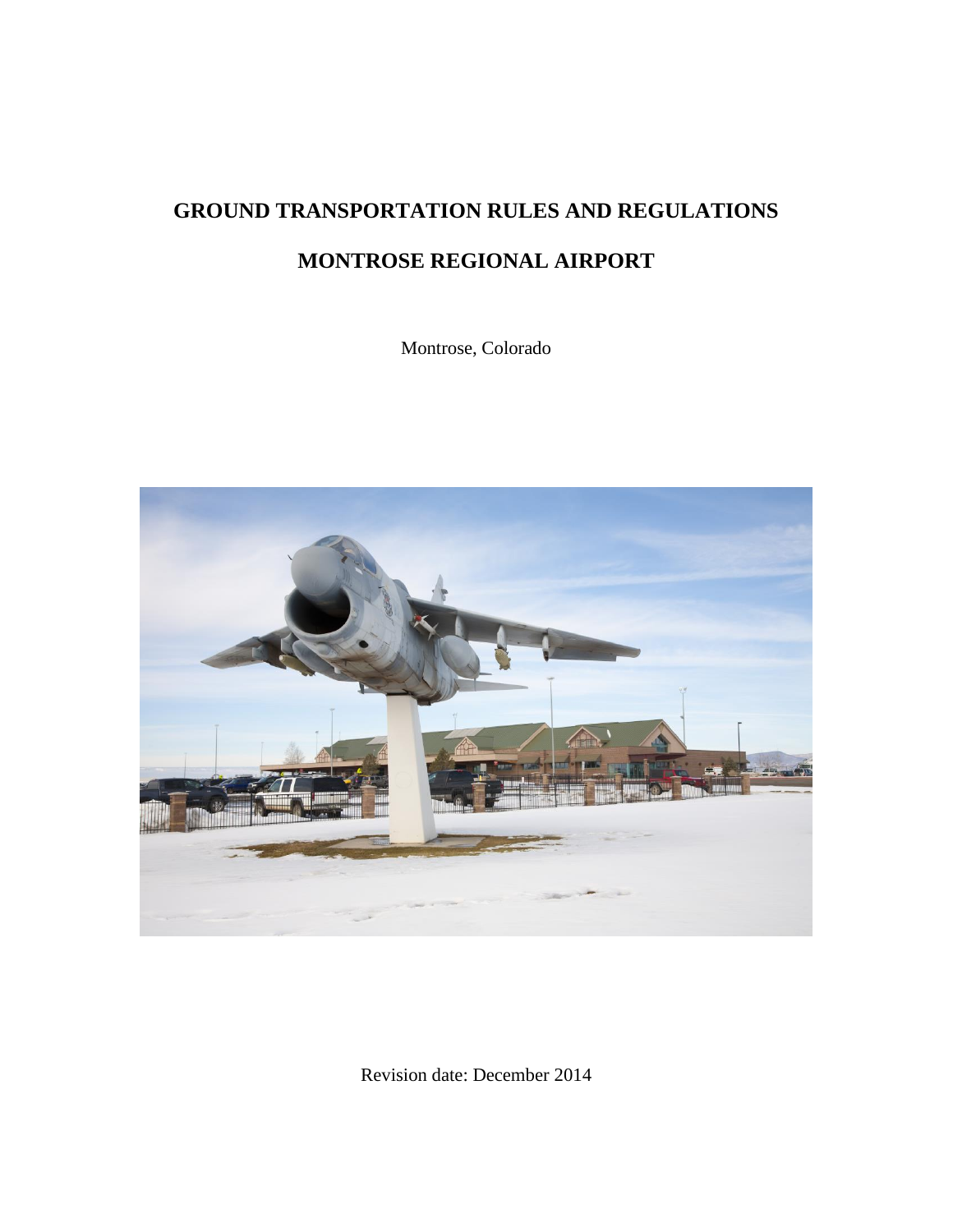## **TABLE OF CONTENTS**

#### **I. Definitions**

| Α.                    |  |
|-----------------------|--|
| <b>B</b> .            |  |
| $\mathcal{C}_{\cdot}$ |  |
| D.                    |  |
| E.                    |  |
| F.                    |  |
| G.                    |  |
| H                     |  |
| $\mathbf{I}$ .        |  |
| $\mathbf{J}$ .        |  |
| K.                    |  |
| L.                    |  |

## **II. Use of Airport Facilities**

## **III. Obligations of Provider**

| 3.1 |                        |  |
|-----|------------------------|--|
| 3.2 |                        |  |
| 3.3 | $In surface \dots 166$ |  |
| 3.4 |                        |  |
| 3.5 |                        |  |
| 3.6 |                        |  |
| 3.7 |                        |  |
| 3.8 |                        |  |
| 3.9 |                        |  |
|     |                        |  |

## **IV. Termination, Surrender and Damages**

| 4.3 |  |
|-----|--|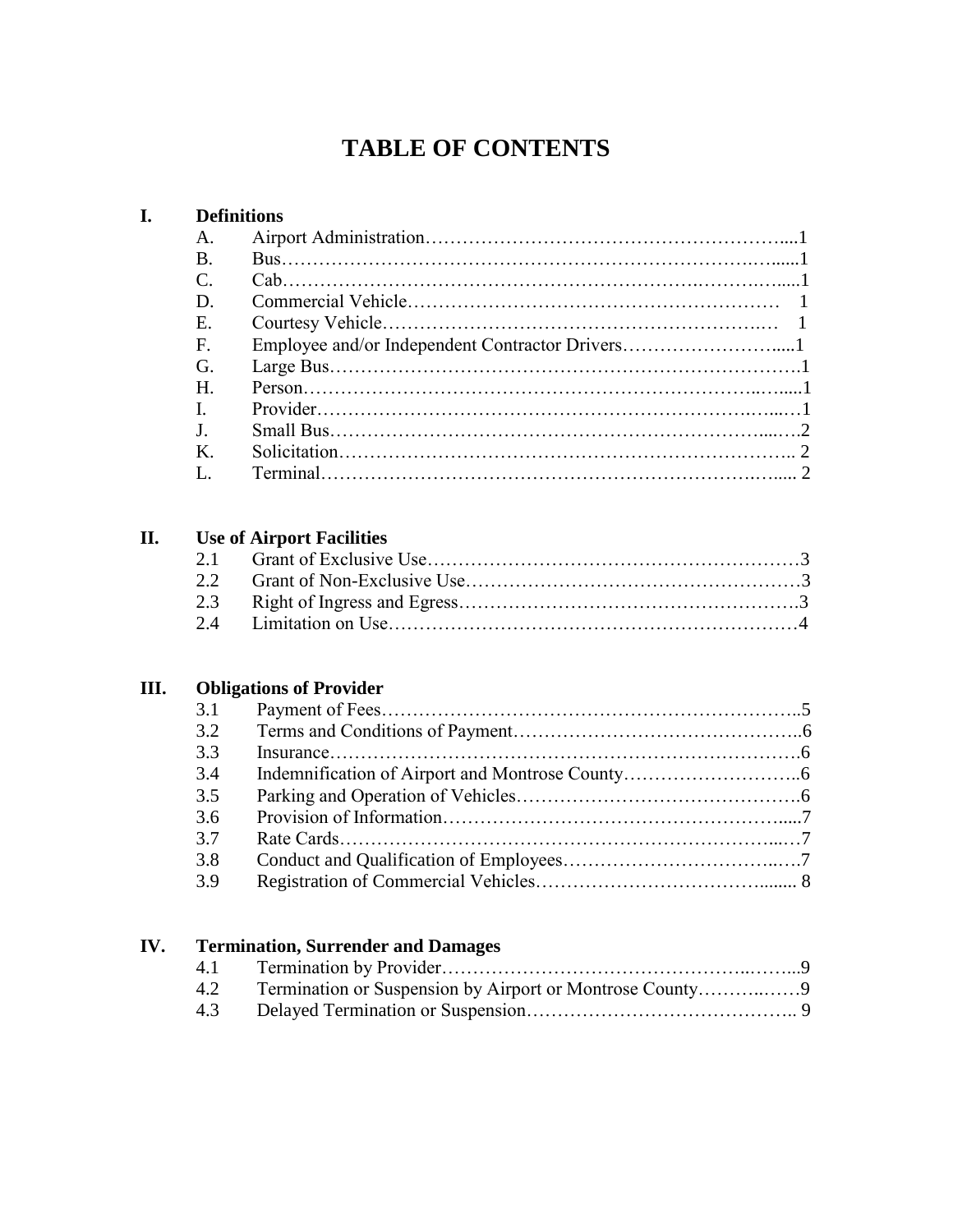|--|--|--|

## **VI. Miscellaneous**

| 6.2 |  |
|-----|--|
|     |  |
|     |  |
| 6.5 |  |
|     |  |

## **VII. Attachments**

| <b>Acknowledgment of Section V Operation Of</b> |  |
|-------------------------------------------------|--|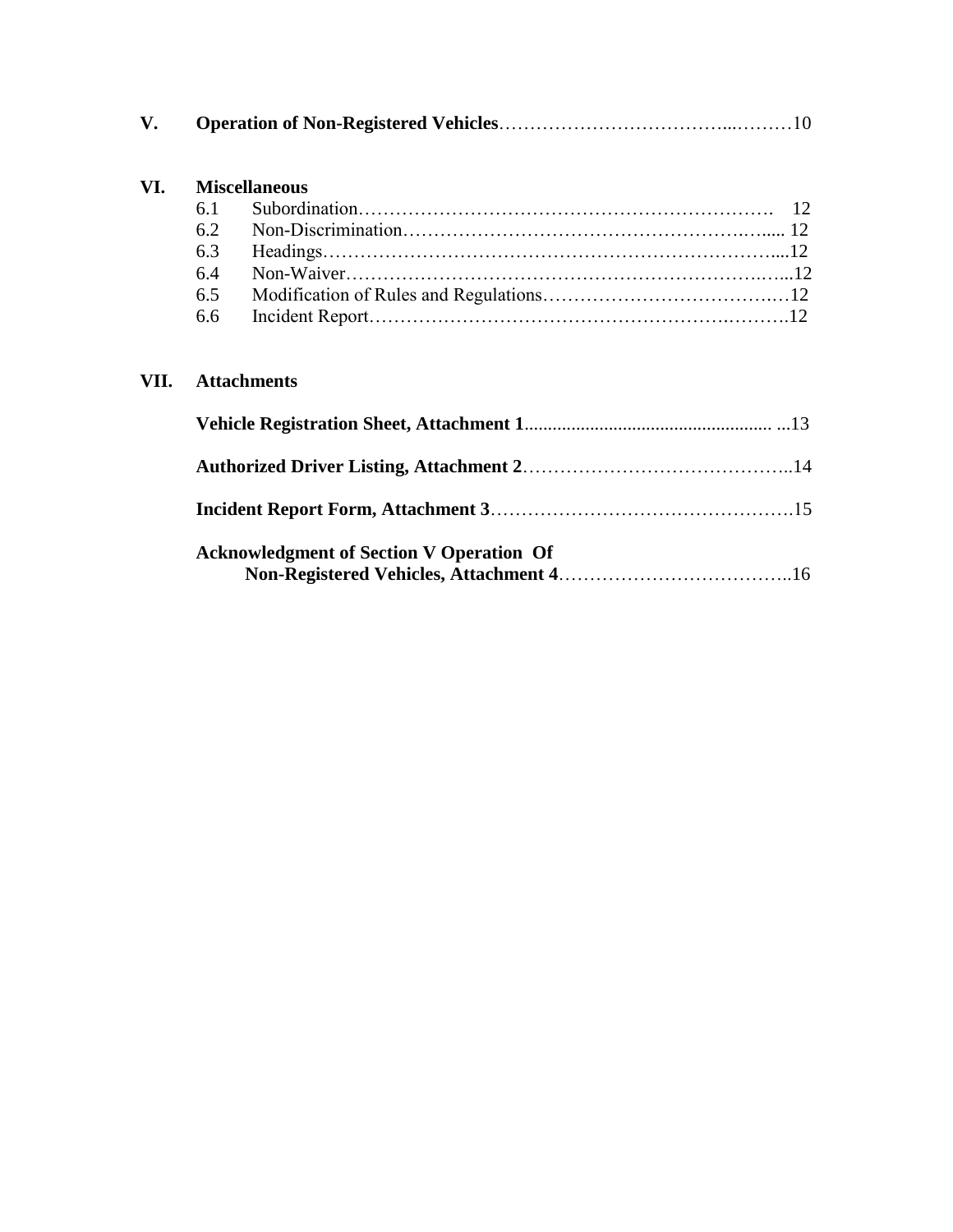#### **GROUND TRANSPORTATION RULES AND REGULATIONS MONTROSE REGIONAL AIRPORT**

#### **I. DEFINITIONS**

- A. "Airport Administration" shall mean a member of management of the Montrose Regional Airport or any individual designated by the Airport Administration to act in his/her behalf, including designated Airport Security Coordinators.
- B. "Bus" shall mean any vehicle that provides for the carriage of persons and property to and from the Airport designed to carry 26-40 passengers.
- C. "Cab" shall mean a chauffeur-driven vehicle for hire having a capacity of eight passengers or less and which operates on demand over routes determined by the destination of the passenger.
- D. "Commercial Vehicle" shall mean any ground transportation vehicle, whether a car, cab, courtesy vehicle, small bus or van, bus, or large bus, that provides for the carriage of persons and property to and from the Airport for which the passenger, either directly or indirectly, pays a charge. Rental vehicles driven by the consumer are not subject to these Rules and Regulations. However, rental cars delivered to or picked up from the Airport by off-Airport rental car companies when operated by the rental car company employees and shuttle vehicles used by off-Airport rental car companies to pick up or deliver customers to the Airport are considered Commercial Vehicles and are subject to these Rules and Regulations. References to ground transportation vehicles herein shall mean Commercial Vehicles as defined in this paragraph.
- E. "Courtesy Vehicle" shall mean a vehicle, regardless of size, which regularly carries persons between the Airport and off Airport locations for which no charge is paid directly by passenger.
- F. "Employee" and/or "Independent Contractor Driver" shall mean any employee, independent contractor driver, officer, or director of a Provider, or any other individual who operates a Commercial Vehicle or provides other service at the Airport for a Provider, and includes an individual Provider.
- G. "Large Bus" shall mean any vehicle that provides for the carriage of persons and property to and from the Airport designed to carry in excess of 40 passengers.
- H. "Person" shall mean any individual, partnership, corporation, joint venture, or other legal entity.
- I. "Provider" shall mean the owner or operator of a Commercial Vehicle. Corporations, partnerships, and other entities controlled by the same individual or group of individuals shall, for purposes of the Policy, be considered to be a single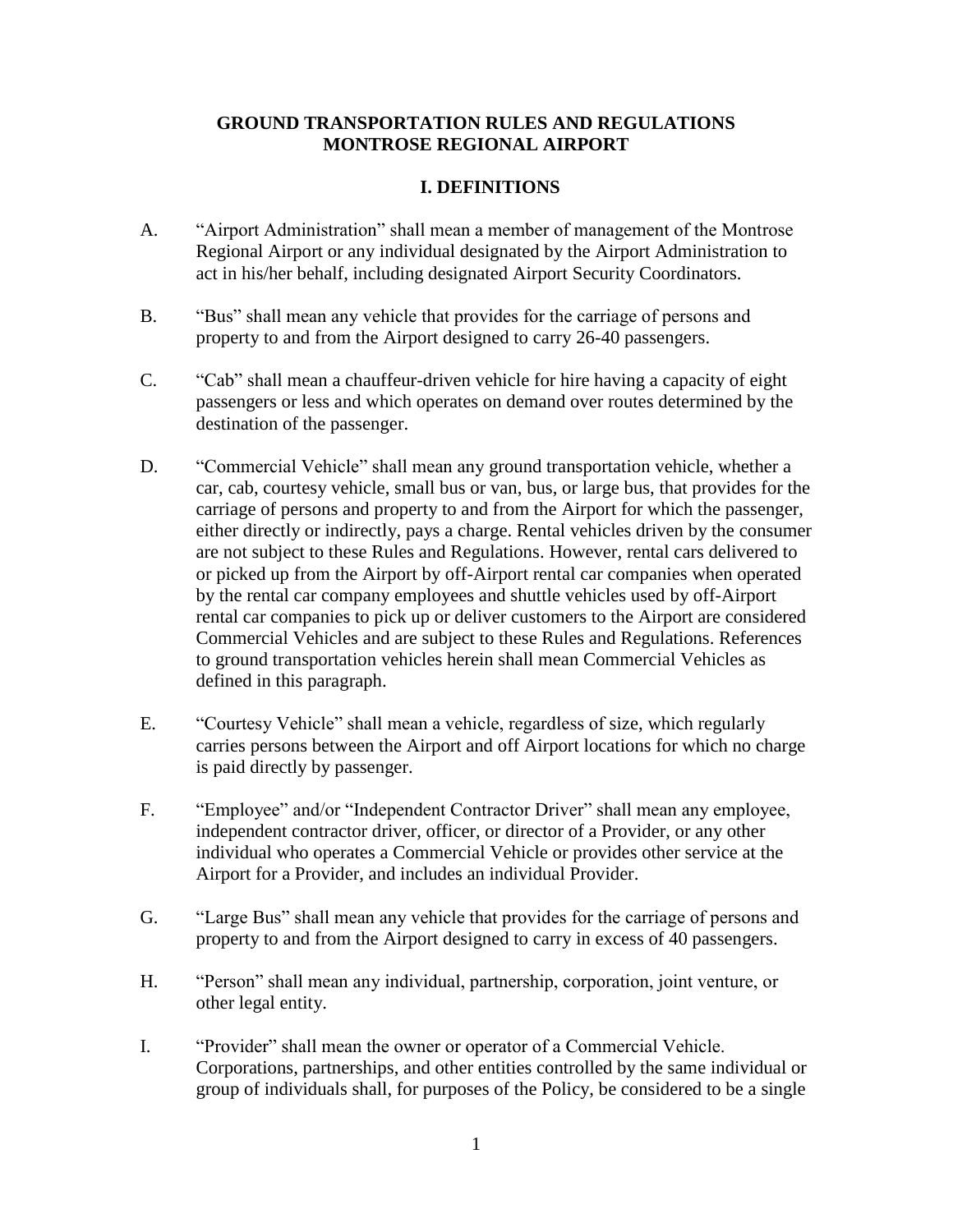Provider. The actions and omissions of all employees, independent contractor driver, officers, directors, and agents of a Provider shall be deemed to be the acts or omissions of the Provider. Whenever an obligation, condition or requirement applies to a Provider, it shall apply equally to the Provider's employees, officers, directors and agents.

- J. "Small Bus" or "Van" shall mean a vehicle designed to carry more than 8 but less than 26 passengers.
- K. "Solicitation" shall mean communication or attempted communication for the purpose of encouraging a potential customer to engage a Provider for transportation in a Commercial Vehicle. Solicitation includes, but is not limited to, distribution of handbills, mime and oral communication, and the display of signs by drivers in the terminal building.
- L. "Terminal" shall mean the passenger terminal building at the Airport for scheduled air carriers.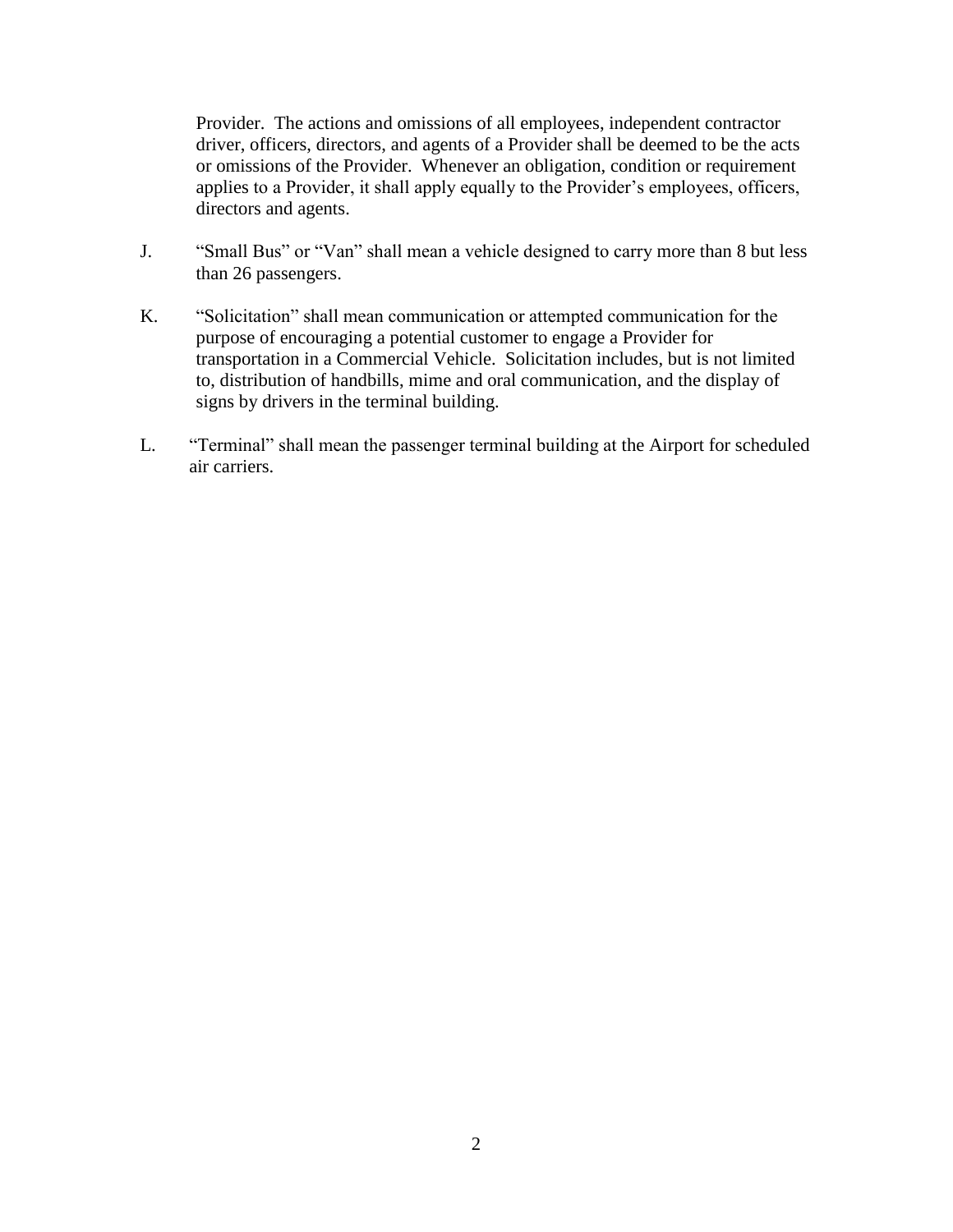#### **II. USE OF AIRPORT FACILITIES**

- 2.1 Grant of Exclusive Use. Subject to terms, limitations and conditions of, and to the extent Provider is authorized by an executed Agreement, Terminal Franchises have the right to do business within and upon the Airport facilities designated and leased by the same.
- 2.2 Grant of Non-Exclusive Use. Subject to the terms, limitations and conditions of, and to the extent Provider is authorized by an executed Agreement to operate a class or classes of Commercial Vehicles at the Airport, Provider is granted the use, in common with others similarly authorized, of the non-exclusive loading, unloading, and parking areas by reference to the Parking Area Layout Plan (the "Layout"), additional copies of which can be obtained through the Airport Administration Office.
	- 2.2.1 Rental cars shall be parked only in assigned spaces or within the designated gravel lot at the north end of the Terminal driveway. Employees of rental car companies may drive a rental car to the front curb to pick up customers. At no time is a rental car to be left unattended at the front curb.
	- 2.2.2 All ground transportation vehicles shall unload passengers only in the areas designated "Ground Transport Drop-Off". The "5-minute" area on the curb may be used up to twenty feet (20') past the south entry doors if, and only if, that curb space is otherwise completely empty of noncommercial traffic.

All ground transportation vehicles shall load passengers only in the areas designated "Ground Transport Pick-up".

Ground transportation vehicles may be stopped no more than two (2) deep, parallel to the curb, but may, if no impedance is made to traffic, back to the curb at a  $45^\circ$  angle. At no time is any ground transportation vehicle to be left unattended at the front curb. If at any time the designated curb areas are already at maximum capacity, ground transportation vehicles may utilize the Southwest edge of the Gravel Lot designated as "Employee Parking" for a time period not to exceed two  $(2)$  hours.

2.3 Right of Ingress and Egress. Provider, its employees, independent contractor drivers, and customers, shall have at all times the right of ingress to and egress from the spaces designated for their use over the access routes set forth on the Layout.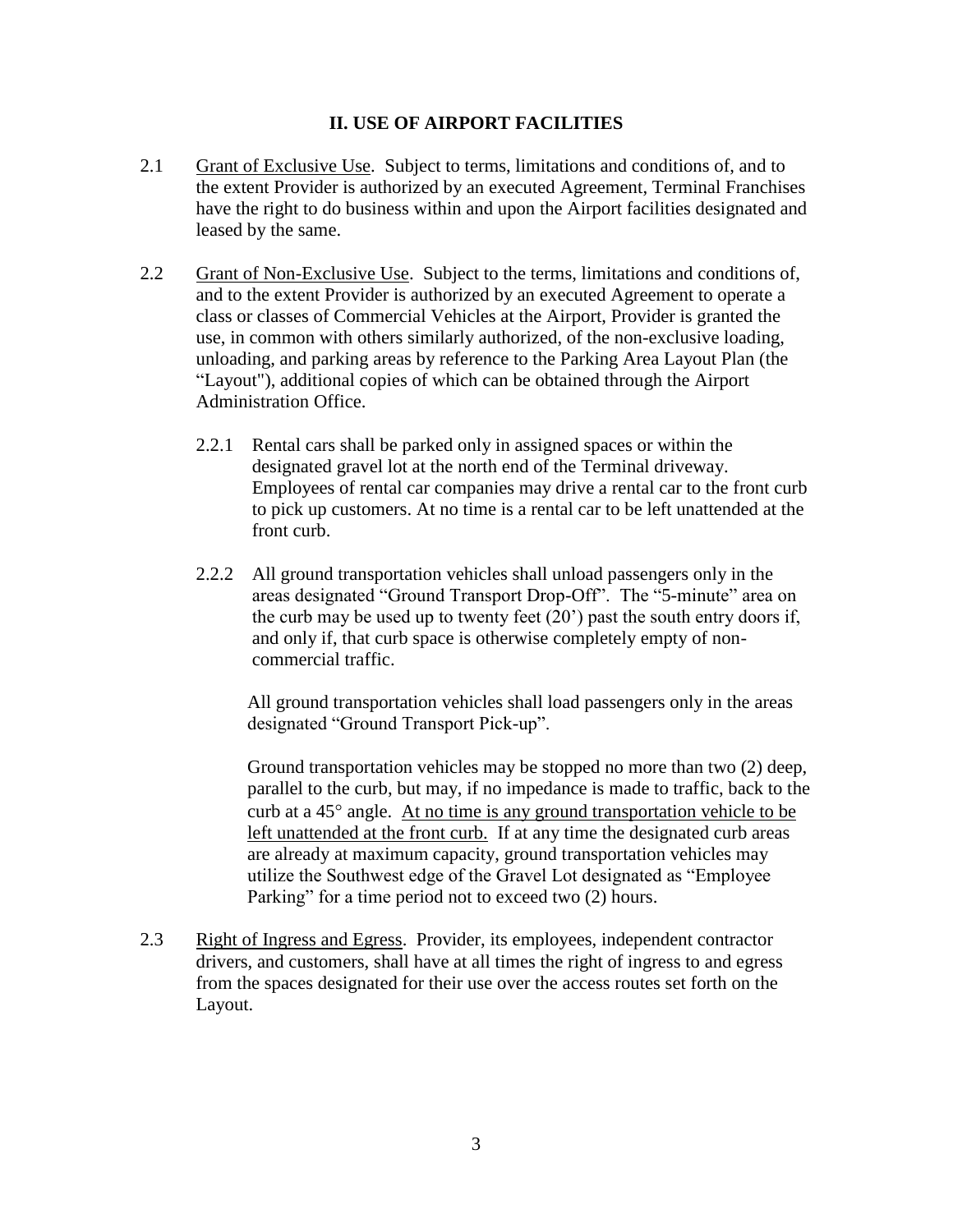#### 2.4 Limitation on Use.

- 2.4.1 Provider's use of the Airport authorized and granted by an executed operating agreement with Montrose County shall be limited to the operation of a ground transportation service for the carriage of persons and property as specified in said agreement.
- 2.4.2 Each Provider must have in force an executed Agreement; no Provider shall be allowed to sublease or do business through another Provider or Terminal Franchise.
- 2.4.3 Each Provider shall have the right at their option and expense to advertise within their leased space in the Airport, if any exclusive space is leased, and to provide phone board service for their customers through the Airport's designated agent.
- 2.4.4 Provider's use of the Airport or any portion thereof, including exclusive use spaces, may be temporarily restricted by the Airport Administration to the extent the administration deems necessary to protect or enhance public health or safety, in the event of emergency or as necessary for security.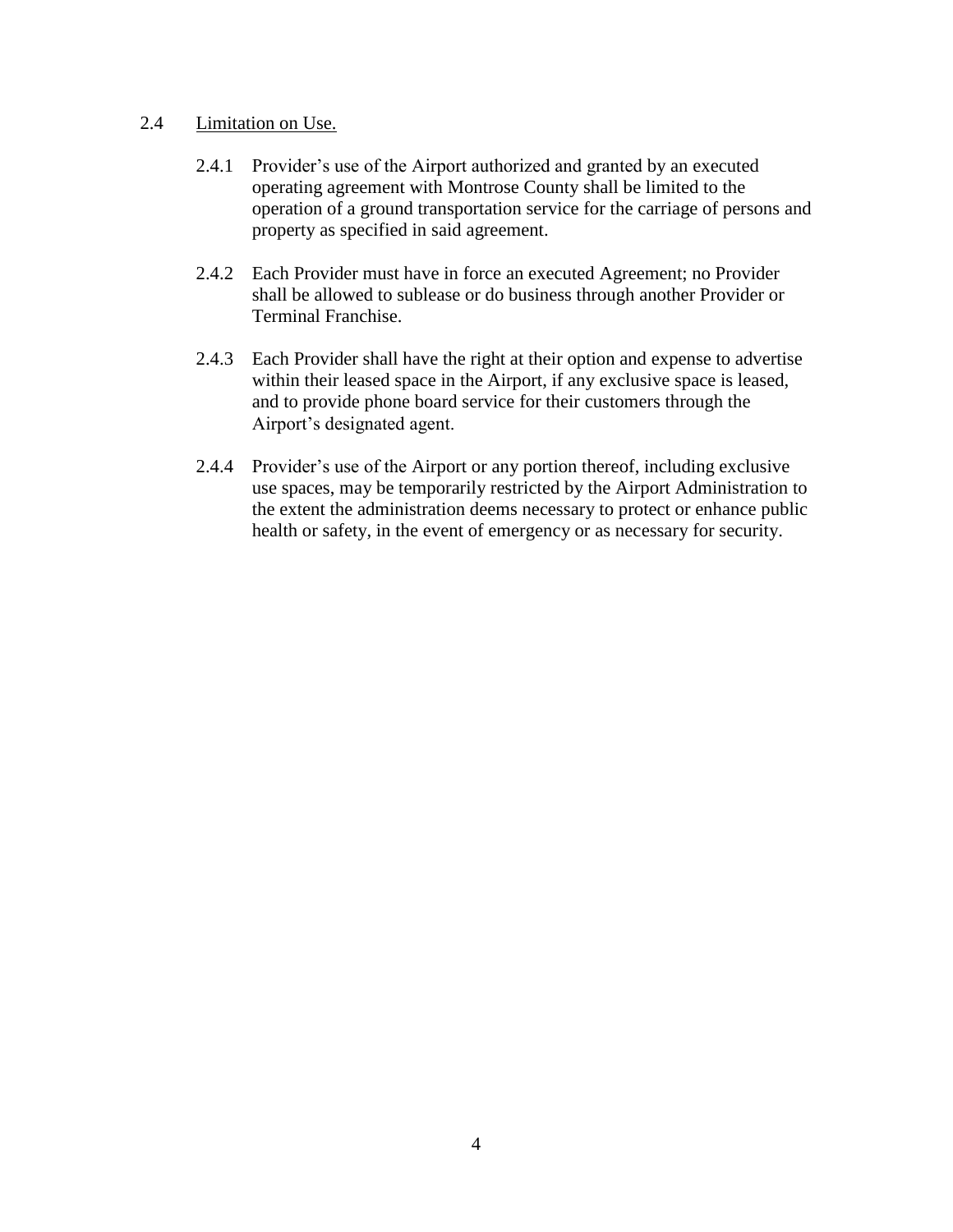#### **III. OBLIGATIONS OF PROVIDER**

The provisions specified in this Section III shall apply to all Providers operating at the Montrose Regional Airport. However, in the event of a conflict between these provisions and the specific operating agreement between the Provider and Montrose County authorizing operations on the Airport, the operating agreement shall control.

- 3.1 Payment of Fees. Provider agrees to pay the County fees for the uses, services, and privileges granted hereunder, according to the following schedule:
	- 3.1.1 Terminal Franchises:

--Providers shall pay the rent as set forth in an executed Lease Agreement with the County.

3.1.2 Curb Permit Franchises:

--are as specified in the Off Airport Ground Transportation Agreement in place between the Provider operating an Off-Airport business and Montrose County.

--permits and insurance must be acquired prior to operation.

--permit holder, per vehicle, charges will be adjusted for each renewal year based upon the annual Consumer Price Index or as specified in the executed operating agreement.

- 3.1.3 Special Events: Special Event permits are available for Providers desiring to operate a commercial vehicle at the Montrose Regional Airport on a very limited basis (i.e. diversion of flights, charters, etc.), pursuant to a written agreement between the Provider and the Director of Aviation. The fee for each single trip shall be for vehicle seating capacity of 1-10 passengers \$100; 11-20, \$200; 21-30, \$300; 31-40, \$400; 41-50, \$500; and over 50 passengers, \$600.
- 3.1.4 Off-site car rentals: Are required to obtain an operating agreement authorizing a Provider to conduct rental car operations at the Airport from off-Airport locations
- 3.1.5 Courtesy Vehicles: Lessee's agents may, if utilizing the paid parking lot, enter the terminal and stand within twenty feet (20') of the north entry doors to display a sign bearing only the name(s) of the passenger(s). Arriving passengers may locate their assigned agent and escort them back to the baggage claim area to assist with baggage identified by passenger as their own; Lessee's agents may not wait for passengers within the baggage claim area. Solicitation of passengers is not allowed. At no time are ground transportation vehicles to be left unattended at the front curb. Courtesy vehicle companies utilizing Montrose Regional Airport are required to provide proof of insurance upon request.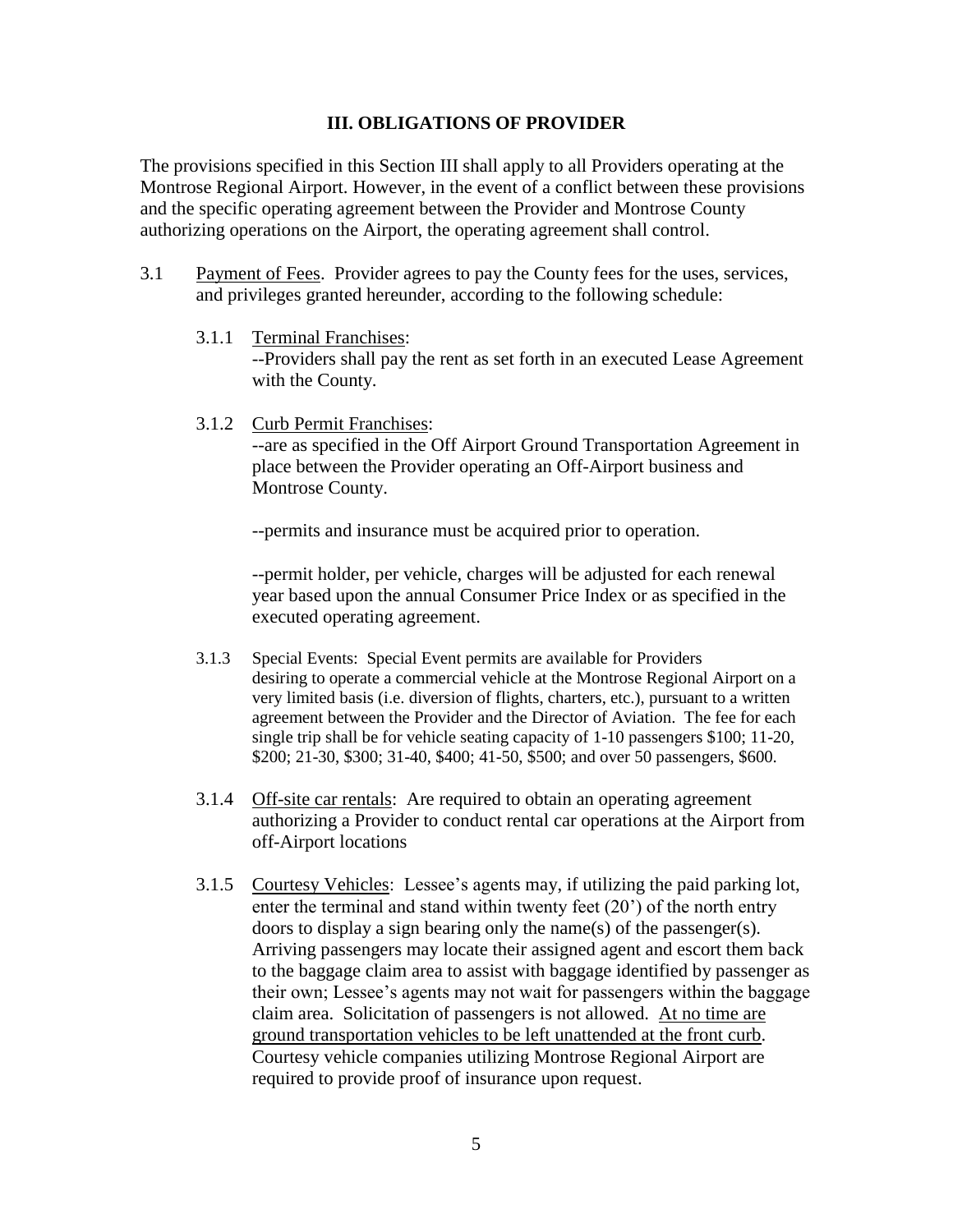- 3.2 Terms and Conditions of Payment.
	- 3.2.1 All annual fees due the Airport under Paragraphs 3.1.1 through 3.1.4 above shall be paid by the Provider at the time of execution of an Agreement.
- 3.3 Insurance. Provider shall have the obligation to insure, at Provider's expense for general public liability for injury to persons and property in such amounts as are specified in the operating agreement and with respect to Provider`s use of each vehicle operated at the airport. Said policy shall include an endorsement covering the indemnity owed by Provider to the Airport under this Agreement. Provider shall, at the Airport Administration`s request, furnish current certificates of insurance to the Airport.
- 3.4 Indemnification of Airport and Montrose County. Provider agrees to indemnify the Airport and Montrose County against all liability for injuries to persons or damage to property caused by Provider's negligent operations to, from and at the Airport, other than injuries or damage caused by the gross negligence or willful misconduct of the Airport.
- 3.5 Parking and Operation of Vehicles. In addition to the parking requirements contained in paragraph 2.2.2, Provider agrees to observe the following requirements with respect to parking and operation of Commercial Vehicles at the Airport:
	- 3.5.1 Provider shall not park Commercial Vehicles at the Airport overnight, unless specifically authorized by agreement with the Airport Administration in pre-arranged specific areas.
	- 3.5.2 Provider shall load and unload passengers and property and shall park Commercial Vehicles only in areas designated for that class of Commercial Vehicle and for Provider's use.
	- 3.5.3 Reservations may be picked up out-of-turn by cabs as long as the cab driver has the name(s) of the arriving passenger(s), and there is sufficient time and space to load passenger(s) without obstructing traffic.
	- 3.5.4 Provider shall adhere to traffic laws, posted signs, and pavement markings.
	- 3.5.5 Commercial Vehicles shall not be left unattended in loading and unloading spaces except as may be necessary to assist a passenger with baggage.
	- 3.5.6 Provider/Employee shall not operate any Commercial Vehicle to, at, or from the Airport which is unsafe or which fails to meet safety standards applicable to such vehicle.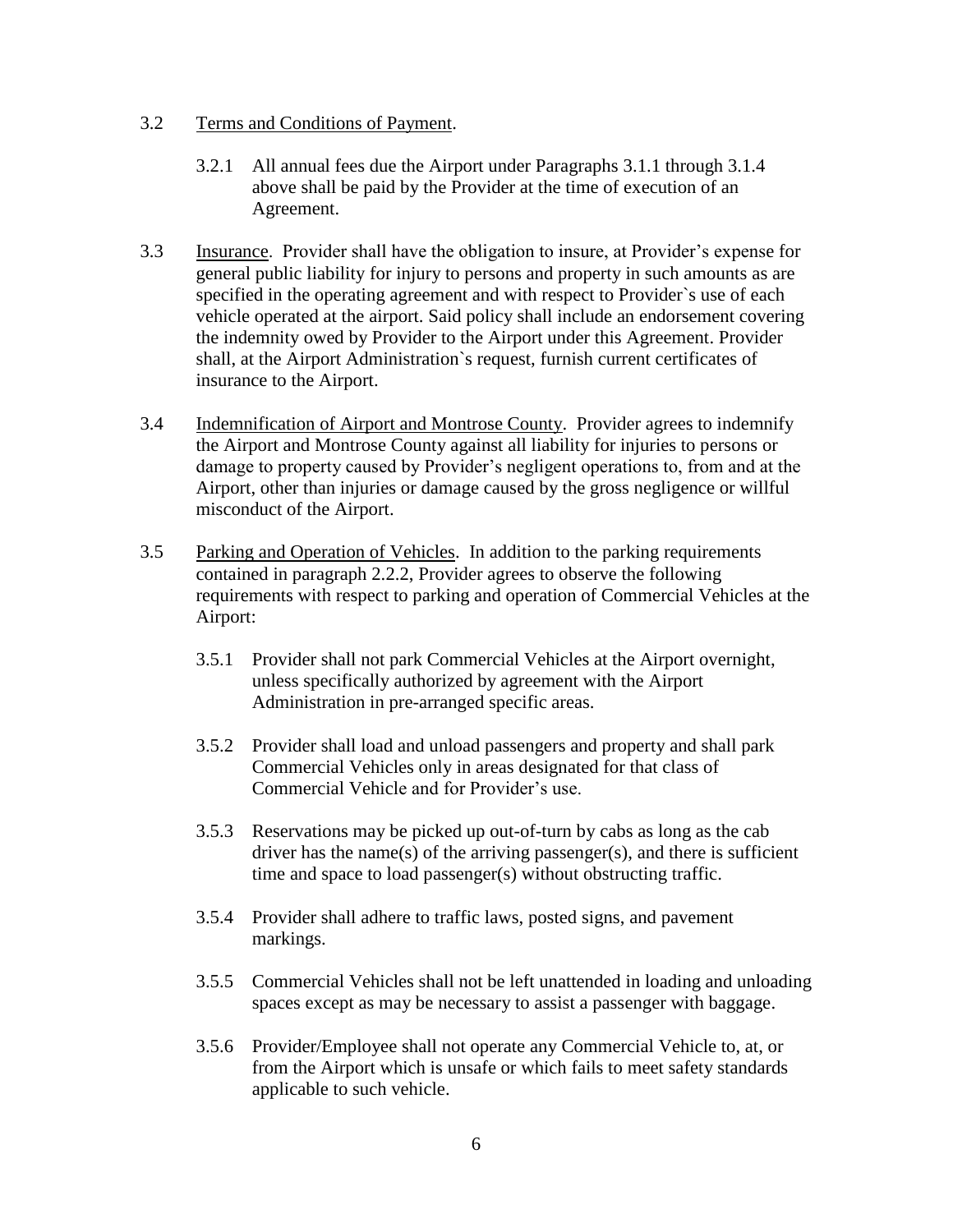- 3.5.7 Provider shall at all times obey the lawful instructions of the Airport Administration with respect to the loading, unloading, parking and operation of Commercial Vehicles upon the Airport and the conduct of Employees and/or Independent Contractor Drivers at the Airport.
- 3.6 Provision of Information. Provider shall submit to the Airport Administration, upon request, copies of current city, county, state or other permits and insurance pertaining to transportation of passengers and/or freight.
- 3.7 Rate Cards. Provider will cause a rate card to be posted and displayed in each commercial vehicle at all times when it is being operated to, at or from the Airport. The rate card shall be in a reasonable form and posted in a location determined by the Airport Administration or by other applicable governing entity.

#### 3.8 Conduct and Qualification of Employees and/or Independent Contractor Drivers.

- 3.8.1 Provider shall make all Employees and/or Independent Contractor Drivers aware of Provider's responsibilities under these Rules and Regulations and its executed Agreement.
- 3.8.2 Provider and its Employees and/or Independent Contractor Drivers shall not engage in solicitation other than allowed by their contract at the Airport. The Provider and its Employees and/or Independent Contractor Drivers are expressly forbidden from engaging in any form of solicitation with individuals or groups other than the pre-arranged reservation and shall not loiter in the Terminal or its environs nor enter the security screening or baggage areas. A driver may utilize the restroom facilities of the Airport, while abiding by all other Rules and Regulations. During such time, ground transportation vehicles may utilize the Southeast edge of the Gravel Lot designated as "Employee Parking".
- 3.8.3 Only Employees and/or Independent Contractor Drivers who are properly licensed and qualified with respect to the Commercial Vehicle operated shall be permitted by Provider to operate such vehicle upon the Airport. Provider shall submit to Airport Administration its list of authorized drivers (see Attachment 2); any changes to this list must be submitted within five (5) days of the change. This listing must be submitted with the executed Agreement.
- 3.8.4 Employees and/or Independent Contractor Drivers shall at all times have a neat, clean and modest appearance. Clothing shall include shoes and shirts and may bear reasonable insignia indicating affiliation with Provider.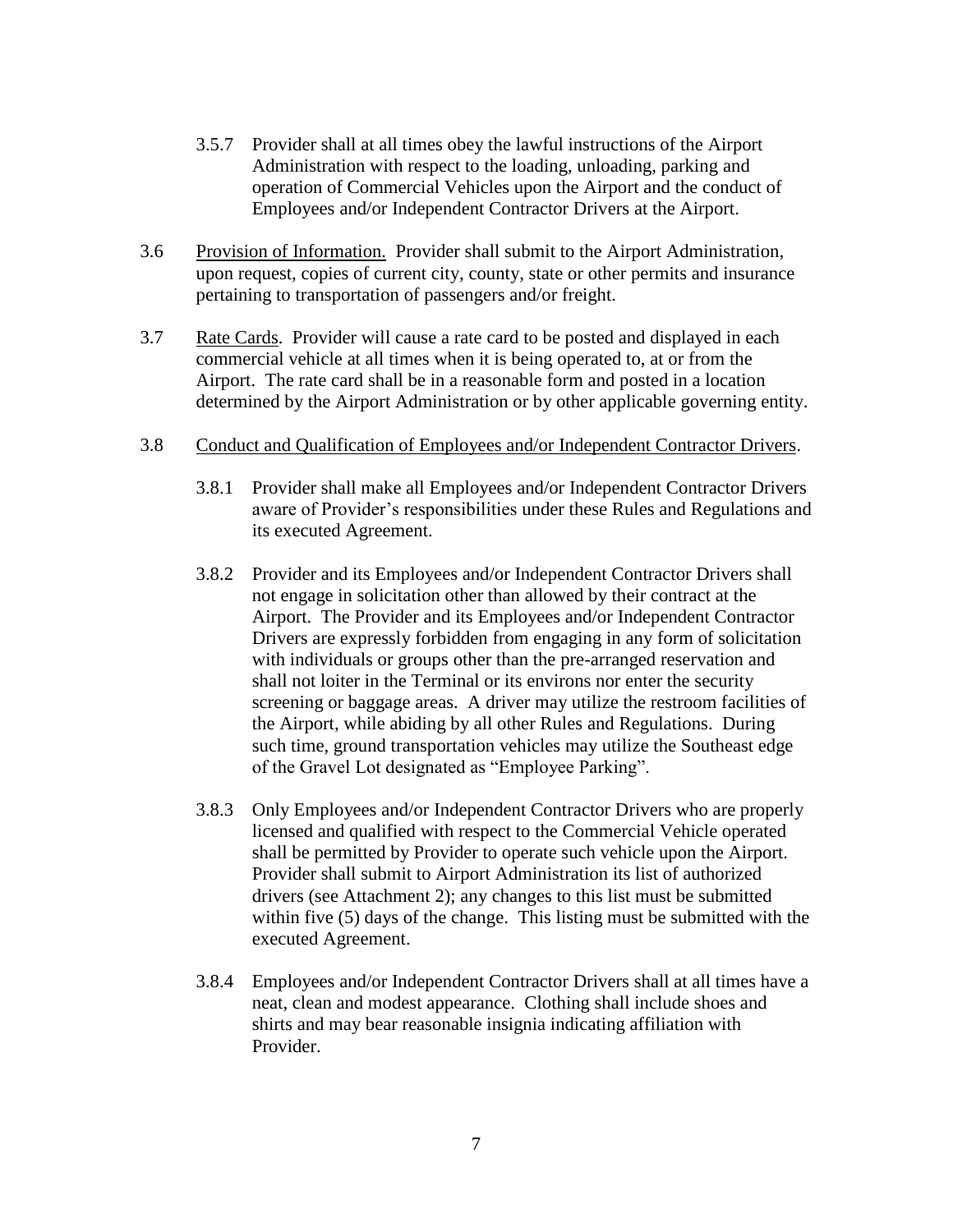- 3.8.5 Employees and/or Independent Contractor Drivers of Providers may not meet reservations at baggage pickup area, airline counter, or any other area than that specified by the Airport Administration.
- 3.8.6 Provider shall ensure that all Employees and/or Independent Contractor Drivers attend orientation sessions that the Airport Administration may schedule from time to time.
- 3.8.7 Provider and its Employees and/or Independent Contractor Drivers shall at all times obey the lawful instructions of the Airport Administration with respect to the loading, unloading, parking and operation of Commercial Vehicles upon the Airport, and the conduct of Employees and/or Independent Contractor Drivers at the Airport.
- 3.9 Registration of Commercial Vehicles.
	- 3.9.1 Provider agrees to register with the Airport Administration each Commercial Vehicle it utilizes in providing service at the Airport, and not to use any unregistered vehicle to provide such service (see Attachment 1and Section V below). This registration must be submitted with the executed Agreement.
	- 3.9.2 Provider agrees that prior to using at the Airport any Commercial Vehicle not previously registered; said vehicle will be brought to the Airport for category determination and registration by the Airport Administration.
	- 3.9.3 Provider must submit written notice of change of registration of vehicles to the administration office within 10 days of change.
	- 3.9.4 At the discretion of Airport Administration, decals may be issued to commercial vehicle operators for display on commercial vehicles operating at the Airport.
	- 3.9.5 Each Commercial Vehicle operated at the Airport shall bear a sign or operator number that clearly discloses the vehicle is operated by a commercial transportation Provider.

#### **IV. TERMINATION, SURRENDER AND DAMAGES**

The provisions specified in this Section IV shall apply to all ground transportation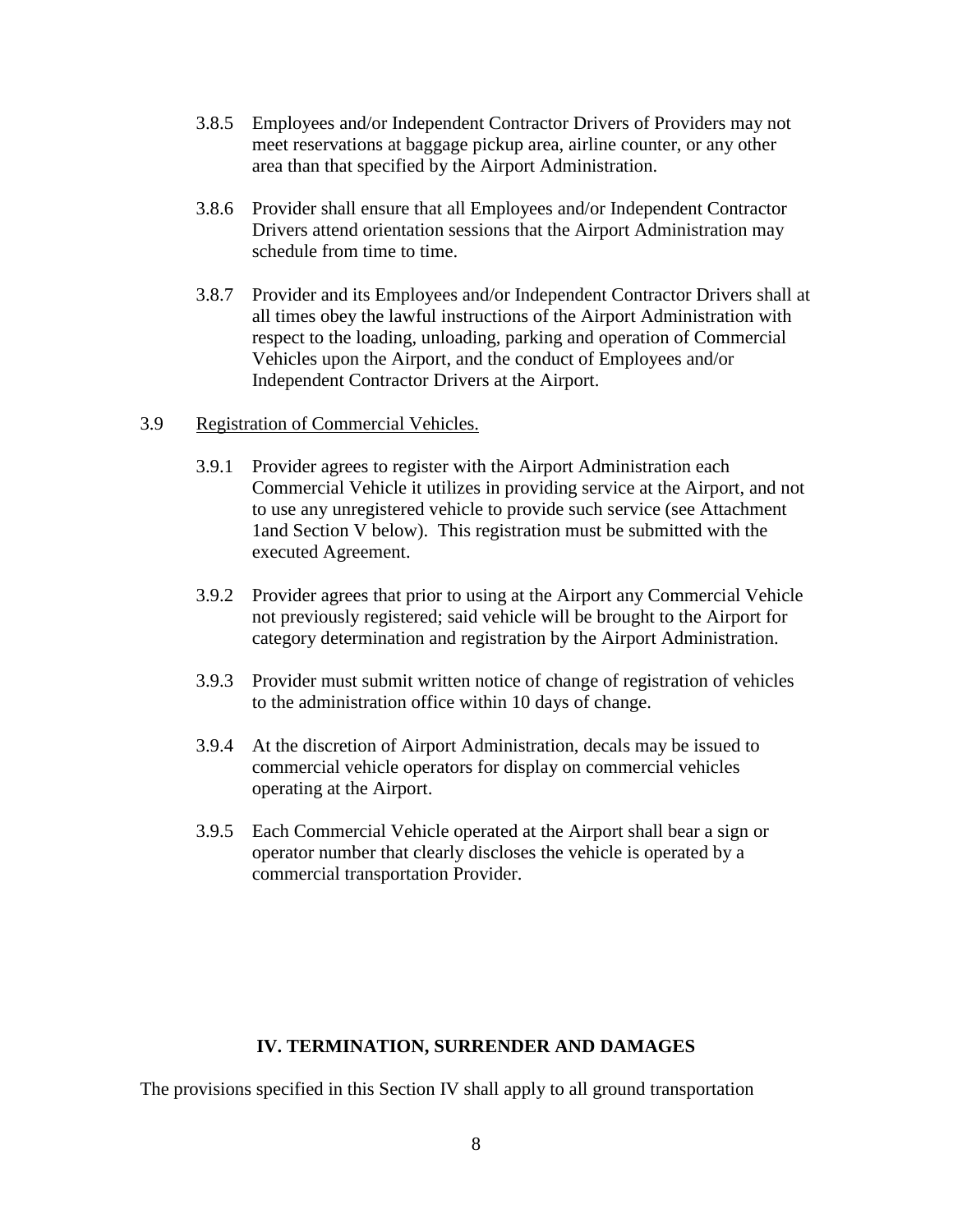Providers operating at Montrose Regional Airport. However, in the event of a conflict between these provisions and the specific operating agreement between the Provider and Montrose County authorizing operations on the Airport, the operating agreement shall control.

- 4.1 Termination by Provider. Provider may terminate its executed Agreement by providing written notice to the Airport. Termination shall not entitle Provider to a refund of fees paid in advance or to monies owed as a result of completed business.
- 4.2 Termination or Suspension by Airport or Montrose County.
	- 4.2.1 If Provider fails to make any payment due hereunder within ten (10) days after notice of the overdue payment is sent to Provider at the address set forth for Provider, Airport may, at its option, and in addition to other remedies, terminate the executed Agreement with Provider.
	- 4.2.2 The Airport shall have the right to terminate any Agreement in the event of the appointment of receiver of Provider's assets or the default by Provider in the performance of any covenant or agreement herein required to be performed by Provider other than the payment of money, and the failure of Provider to remedy such default for a period of twenty (20) days after receipt from Airport of written notice to remedy the same.
- 4.3 Delayed Termination or Suspension. In the event of default by Provider, the Airport Administration may impose termination or suspension of authority immediately, or delay such suspension or termination for imposition during the next period in which Airport enplanements again approximate the period during which the violation(s) occurred. Violations and defaults under this Agreement may be considered by the Airport Administration in imposing suspensions or termination under any successor agreement.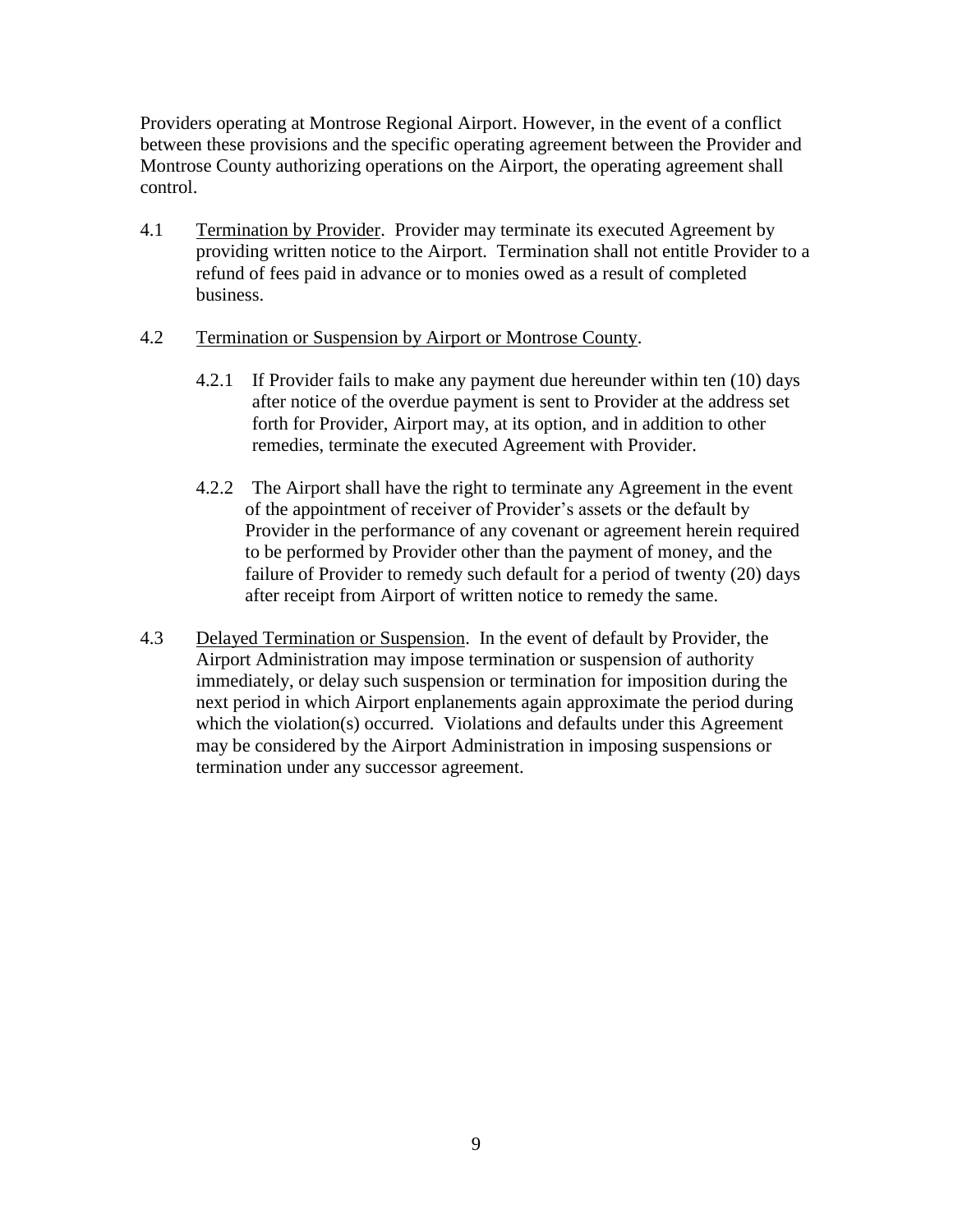## **V. OPERATION OF NON-REGISTERED VEHICLES**

The fees required to be paid under Section III, as stated above, for each vehicle operated shall apply to and be paid for any vehicle that Permit Holder operates for any amount of time at the Montrose Regional Airport during the Term of this Agreement, regardless of whether Permit Holder owns, leases or operates said vehicle pursuant to some other arrangement.

- 5.1 Permit Holder shall register all vehicles operated at the Airport prior to conducting any commercial ground transportation operations with such vehicle at the Airport.
- 5.2 If Permit Holder operates an unregistered vehicle at the Airport, the Permit Holder shall be subject to the following penalties:
	- $\bullet$  $1<sup>st</sup>$  violation - \$100 fine for each unregistered vehicle
	- $\bullet$  2<sup>nd</sup> violation \$250 fine for each unregistered vehicle
	- $\bullet$  3<sup>rd</sup> violation \$500 fine for each unregistered vehicle
	- 4<sup>th</sup> violation County may at its discretion declare a material breach and terminate this Agreement and all Airport operating privileges in accordance with this Section V and the operating agreement between the Provider and the County.
- 5.3 Any fine assessed to Permit Holder for the operation of unregistered vehicles at the Airport shall be sent by invoice in accordance with Section 6 of the Ground Transportation Agreement and shall be paid within twenty-one (21) days of the date of the invoice.
- 5.4 Permit Holder may contest the imposition of any fine by submitting a written request for appeal, which request shall be delivered to the Montrose Regional Airport Director of Aviation, within twenty-one (21) days of the date of the invoice assessing such fine.
- 5.5 Upon the receipt of a request for an appeal, a hearing before the Director of Aviation will be scheduled. At the hearing, evidence as to whether Permit Holder has operated an unregistered vehicle may be presented to the Director of Aviation. At the conclusion of such hearing, if the Director of Aviation finds, based on the evidence presented, that the Permit Holder operated an unregistered vehicle at the Airport for its commercial ground transportation purposes, then the Permit Holder shall immediately make payment of the fine assessed. If the Director of Aviation finds that the Permit Holder did not operate an unregistered vehicle, then no fine payment shall be required.
- 5.6 The failure to submit a written request for an appeal with the Director of Aviation within twenty-one (21) days of the date of the invoice assessing the fine shall be deemed to be a waiver of the right to appeal the fine.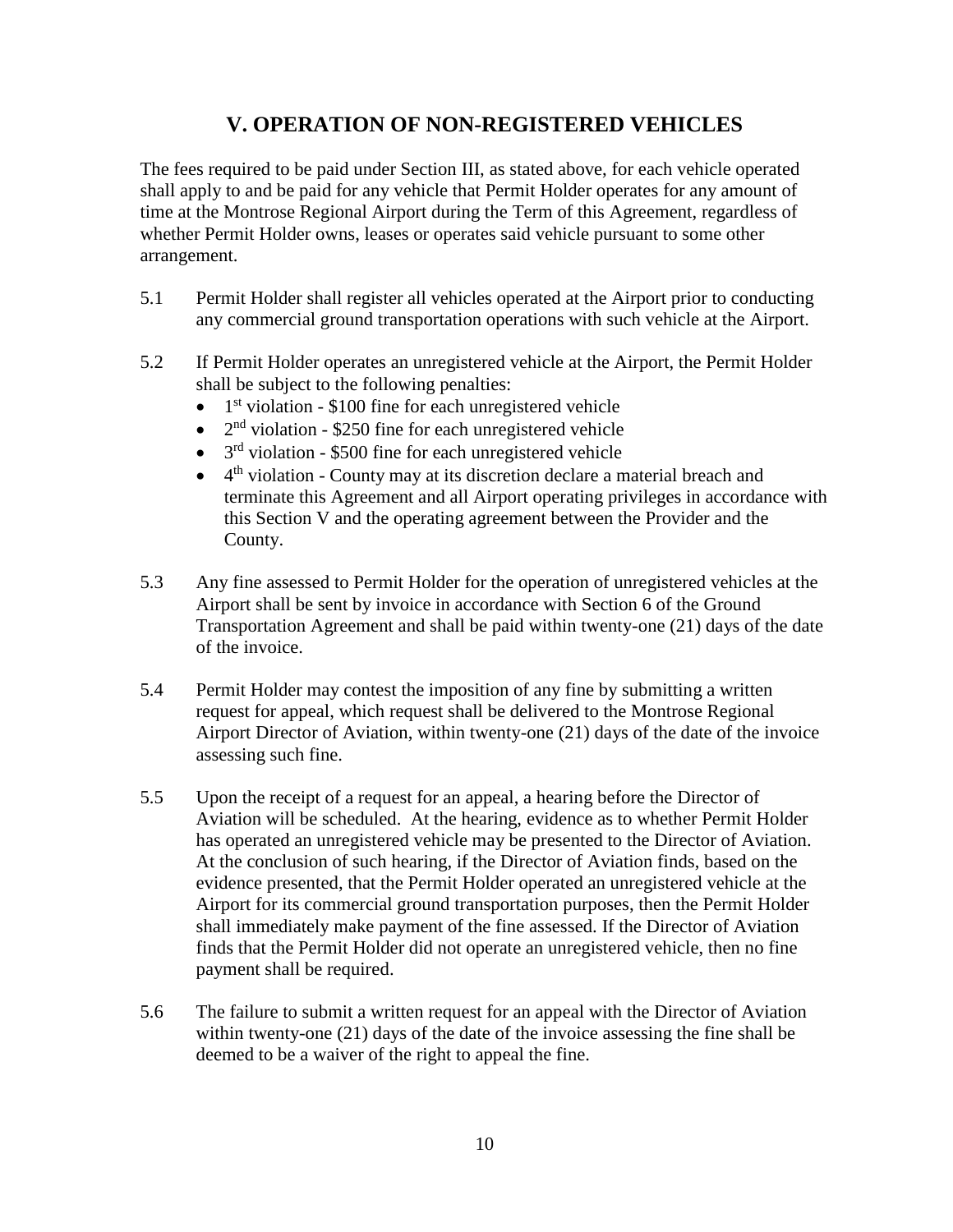5.7 If the Permit Holder fails to pay a fine when due, either within the time specified from the date of the invoice or upon a finding that the Permit Holder operated an unregistered vehicle in violation of this Agreement following a hearing on an appeal, whichever is the later date, then County may at its discretion declare a material breach and terminate this Agreement and all Airport operating privileges.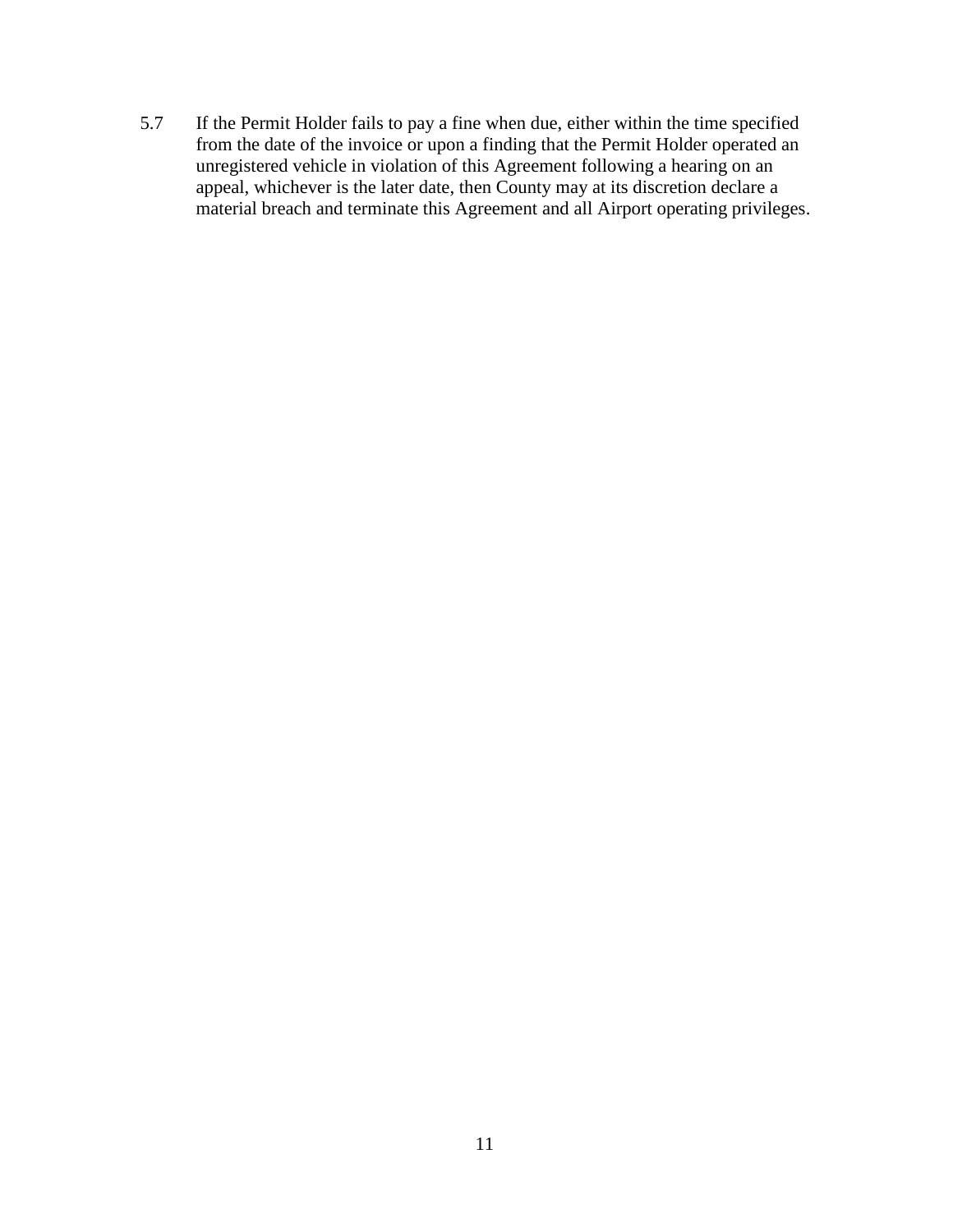#### **VI. MISCELLANEOUS**

- 6.1 Subordination. These Rules and Regulations are expressly subject to the terms and conditions of all applicable federal, state and local laws, rules and regulations.
- 6.2 Non-Discrimination. The Provider, in operations at and use of the Airport, shall not, on the grounds of race, color, national origin or sex, discriminate or permit discrimination against any person or group of persons in any manner prohibited by applicable law. The Provider shall abide by the provisions of Part 21 of the Rules and Regulations of the Office of the Secretary of Transportation effectuating Title VI of the Civil Rights Act of 1964.
- 6.3 Headings. The section headings contained herein are for convenience in reference and are not intended to define or limit the scope of any provision of this Agreement.
- 6.4 Non-Waiver. Waiver by either party of or the failure of either party to insist upon the strict performance of any provision of these Rules and Regulations shall not constitute a waiver of the right or prevent any such party from requiring the strict performance of any provision in the future.
- 6.5 Modification of Rules and Regulations. These Rules and Regulations may be altered, modified, or changed at the discretion of the Airport Administration. If any change is made herein, notification will be sent to all current Permit Holders.
- 6.6 Incident Report. Employees and/or Independent Contractor Drivers of a Provider may submit a written account to the Airport Administration of rule violations or ethical, professional, or safety issues (see Attachment 3).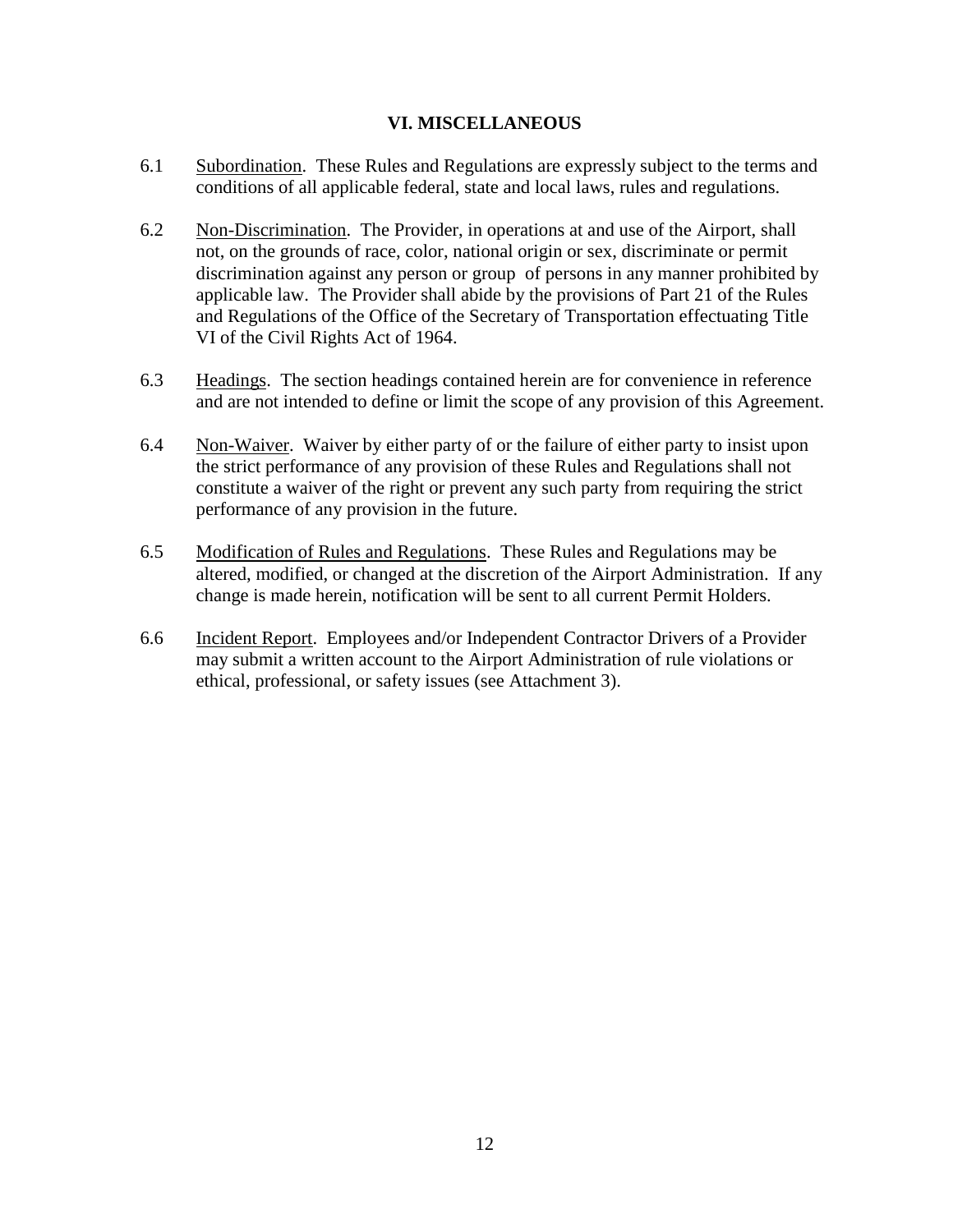## **ATTACHMENT 1 MONTROSE REGIONAL AIRPORT VEHICLE REGISTRATION SHEET**

|     | MAKE CLASSIFICATION | <b>CAPACITY</b> | TAG NO. |
|-----|---------------------|-----------------|---------|
| 1.  |                     |                 |         |
| 2.  |                     |                 |         |
| 3.  |                     |                 |         |
| 4.  |                     |                 |         |
| 5.  |                     |                 |         |
| 6.  |                     |                 |         |
| 7.  |                     |                 |         |
| 8.  |                     |                 |         |
| 9.  |                     |                 |         |
| 10. |                     |                 |         |
| 11. |                     |                 |         |
| 12. |                     |                 |         |
| 13. |                     |                 |         |
| 14. |                     |                 |         |
| 15. |                     |                 |         |
|     |                     |                 |         |
|     |                     |                 |         |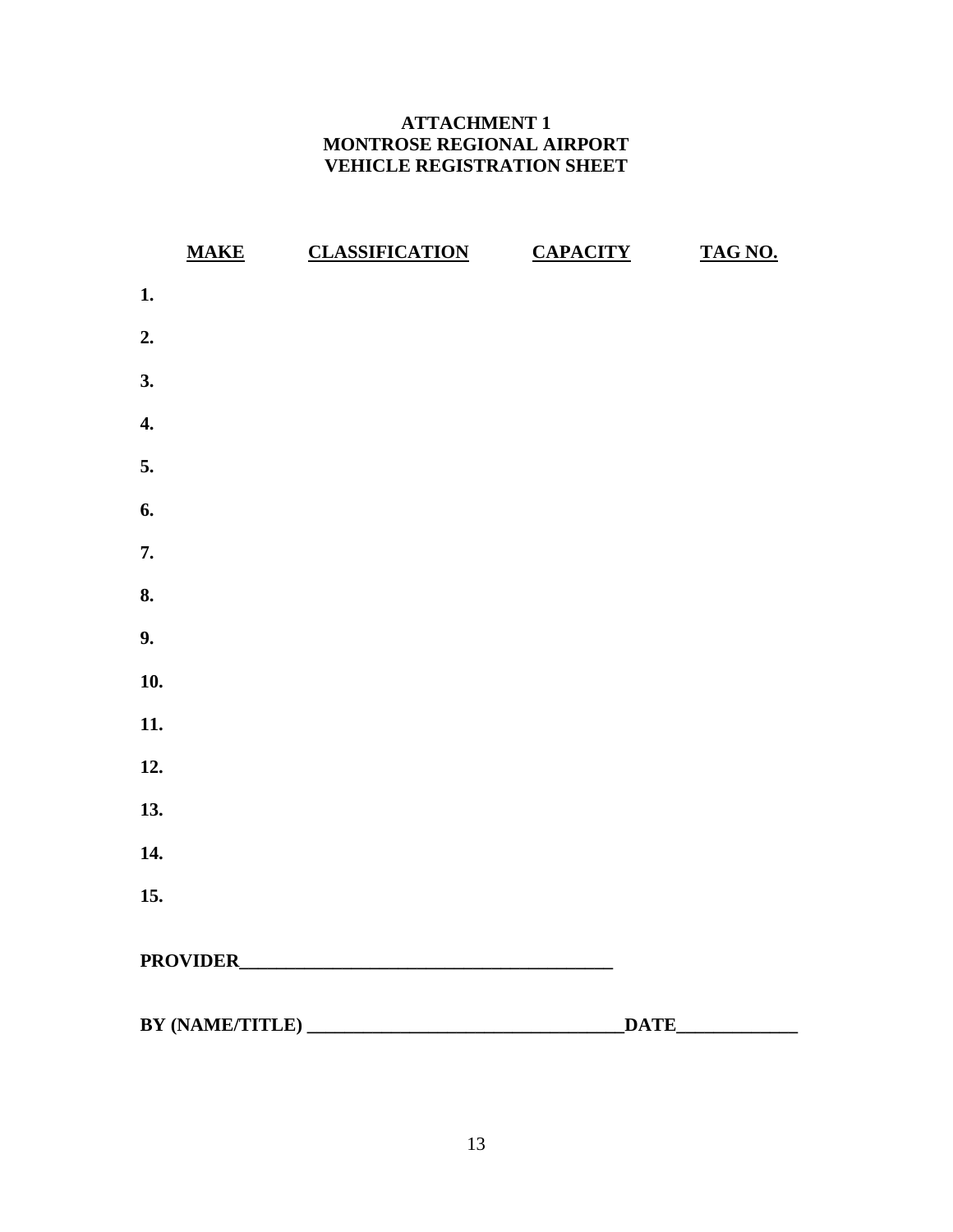## **ATTACHMENT 2 MONTROSE REGIONAL AIRPORT AUTHORIZED DRIVER LIST**

## PLEASE PRINT OR TYPE NAMES

| $1.$             |  |
|------------------|--|
| 2.               |  |
| 3.               |  |
| $\overline{4}$ . |  |
| 5.               |  |
| 6.               |  |
| 7.               |  |
| 8.               |  |
| 9.               |  |
| 10.              |  |
| 11.              |  |
| 12.              |  |
| 13.              |  |
| 14.              |  |
| 15.              |  |
|                  |  |
| BY (NAME/TITLE)  |  |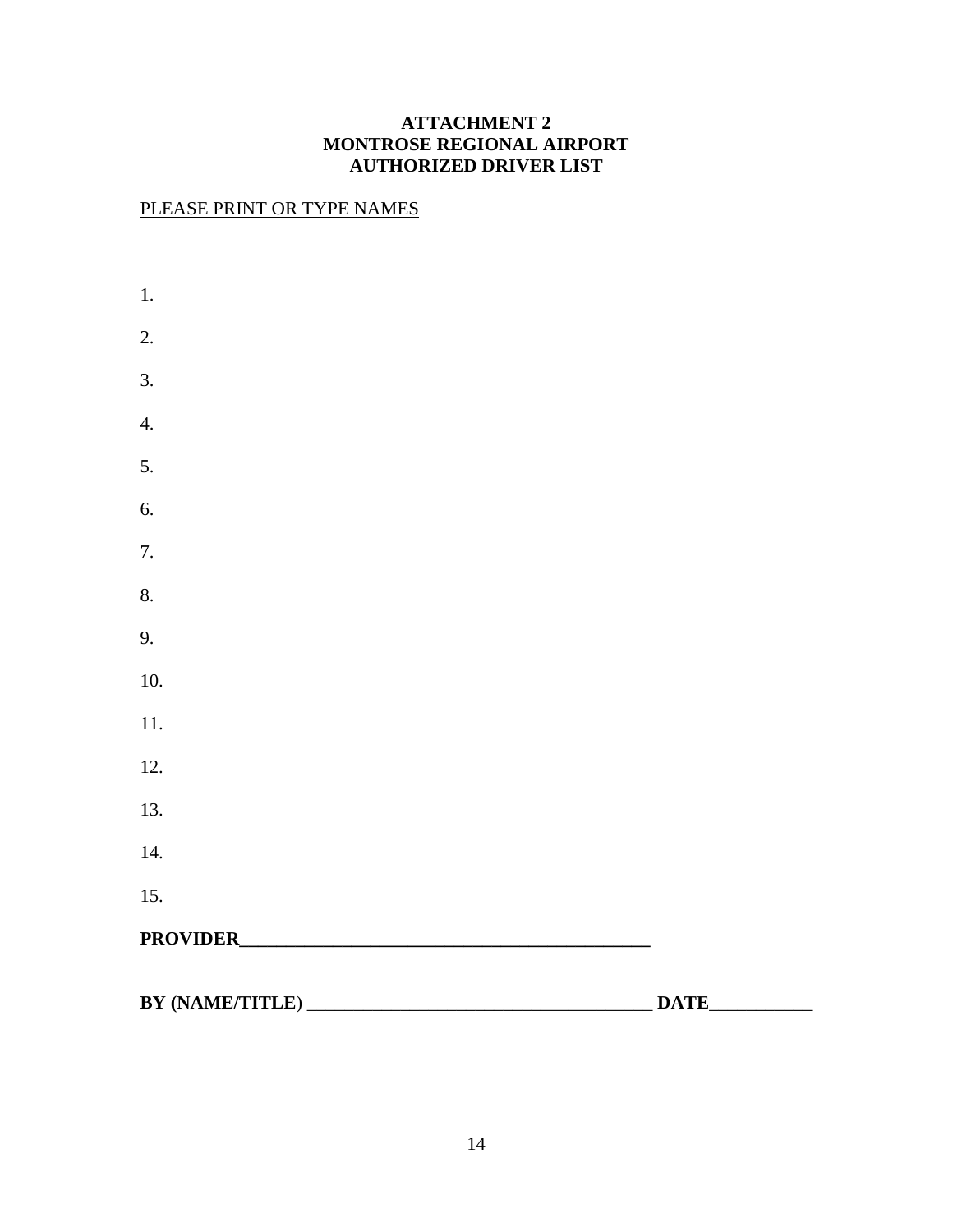#### **ATTACHMENT 3** MONTROSE REGIONAL AIRPORT **INCIDENT REPORT FORM**

|                                                                                  | <b>Reporting Party (Witness)</b> |  |
|----------------------------------------------------------------------------------|----------------------------------|--|
|                                                                                  |                                  |  |
|                                                                                  |                                  |  |
| Business Phone ________________________________Home Phone ______________________ |                                  |  |
|                                                                                  |                                  |  |
|                                                                                  |                                  |  |
|                                                                                  |                                  |  |
|                                                                                  |                                  |  |
|                                                                                  |                                  |  |
|                                                                                  |                                  |  |